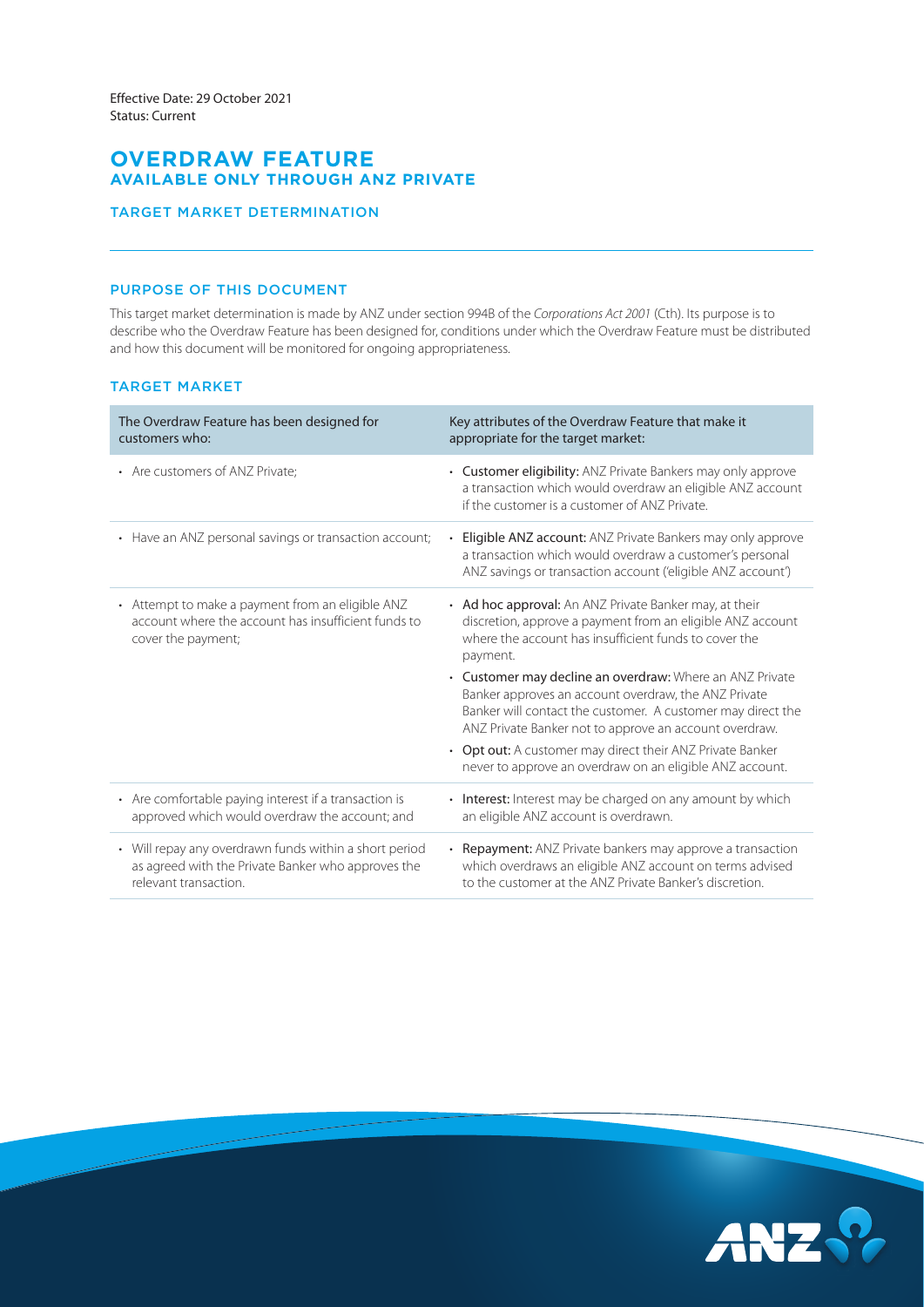## DISTRIBUTION CONDITIONS

ANZ applies the following conditions and restrictions to the distribution of the Overdraw Feature so that the Overdraw Feature is likely to be provided to customers in the target market.

|                             | Condition                                                                                                                                                                                                  | Why do we do this?                                                                                                                                                                                                                                                                                                                                                                                                   |
|-----------------------------|------------------------------------------------------------------------------------------------------------------------------------------------------------------------------------------------------------|----------------------------------------------------------------------------------------------------------------------------------------------------------------------------------------------------------------------------------------------------------------------------------------------------------------------------------------------------------------------------------------------------------------------|
| Channel                     | The Overdraw Feature can only be provided to customers<br>through the following channels:<br>• ANZ Private.                                                                                                | So that ANZ only considers providing the<br>Overdraw Feature if the customer meets<br>certain eligibility criteria and has been<br>contacted by their ANZ Private Banker.                                                                                                                                                                                                                                            |
| Training &<br>Accreditation | The Overdraw Feature can only be provided to customers<br>by ANZ directly or through the following persons:<br>• Authorised ANZ staff who are accredited and trained.                                      | So that:<br>• Checks are conducted on matters like<br>qualifications and past conduct for<br>ANZ staff involved in the distribution of<br>ANZ products; and<br>• ANZ staff responsible for providing<br>products understand the distribution<br>process they are required to comply<br>with when distributing ANZ products,<br>as well as the legislative framework<br>relevant to their activities.                 |
| Process                     | The Overdraw Feature can only be provided to customers<br>by following ANZ's processes, including making relevant<br>enquiries into the customer's needs and contacting the<br>customer for each overdraw. | So that the ANZ Private Banker can<br>ascertain whether the client has funds<br>in other ANZ accounts which will be<br>used to repay the overdrawn amount,<br>or the ANZ Private Banker is otherwise<br>comfortable that the overdraw is to<br>manage a temporary shortfall in the<br>account caused by administrative or<br>liquidity issues which do not indicate that<br>the customer requires a credit facility. |